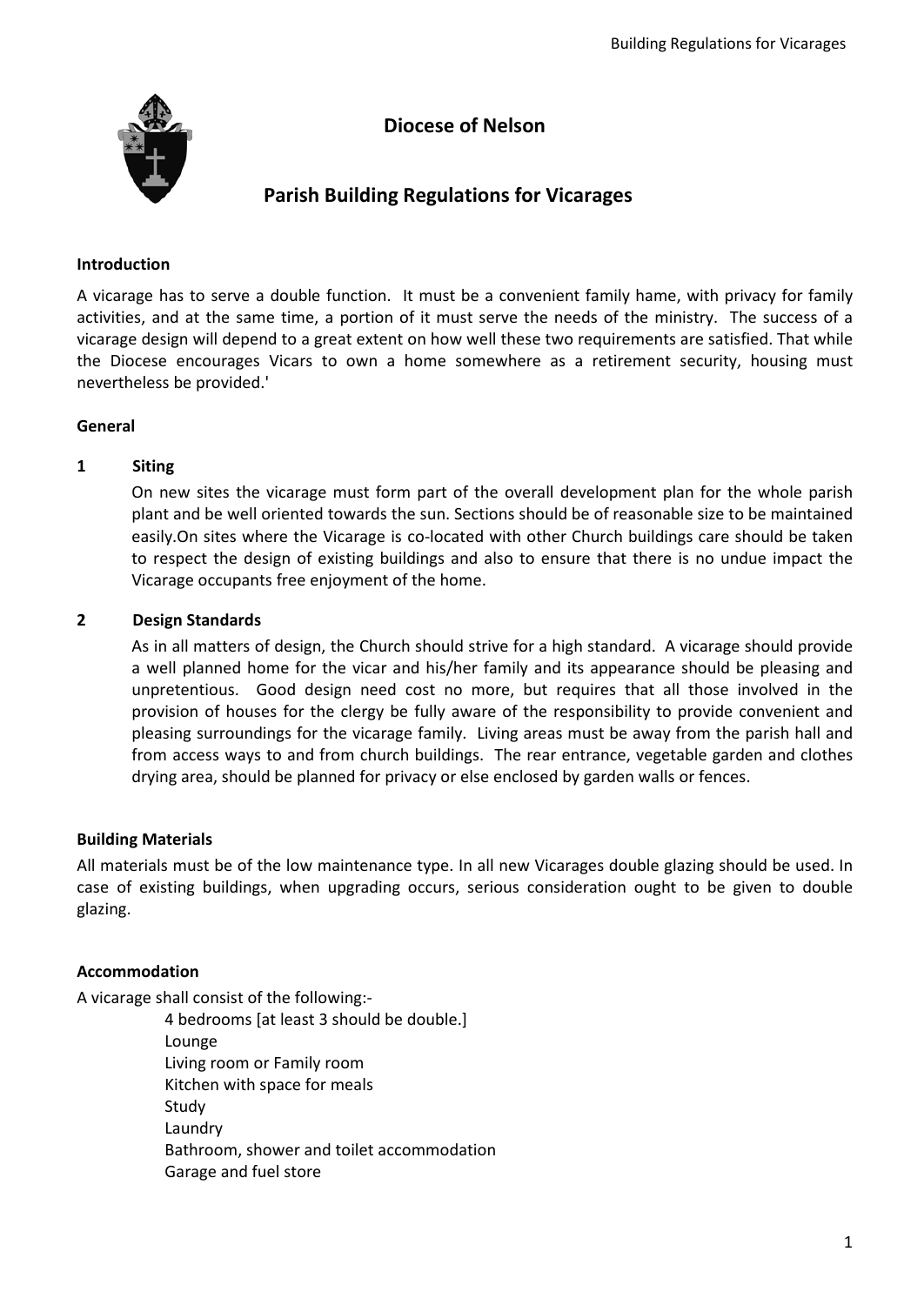#### **Specification**

#### **1 Study**

The area is to be at least 20 sq metres [larger if incorporates the Parish Office]. The study to be near the front door: a separate entrance is desirable though not necessary. Plenty of book shelves, at least 16 metres and adequate cupboard space. Provision for cupboard to hang clerical robes is useful. Study should receive morning sun if possible. A desk and chair , and two chairs for visitors should be provided.

#### **2 Bedrooms**

Should be double. Built-in wardrobes shall be provided in each bedroom, together with space, in children's rooms, to do homework.

#### **3 Lounge**

To be at least 25 sq metres in area.

#### **4 Living/dining room**

A separate living/dining room sufficient in area to be used as a family room when the lounge is otherwise occupied. Provision for continuous heating should be considered.

#### **5 Kitchen**

The kitchen must be designed to cater for the extra calls made upon it at all times. The following should be provided:-

- a. generous bench space including sink unit
- b. food preparation area having cupboards and drawers for equipment, groceries, etc, adjacent to cooker.
- c. Microwave shelf or garage
- d. crockery cupboard adjacent to servery or meal area.
- e. storage cupboards for preserves etc.or walk in pantry
- f. a large cooking range with four rings, oven and a warming drawer, and an extractor fan, depending on position of the range.
- g. dishwasher
- h. combination refrigerator/freezer of approximately 25 cu metres
- i. consideration should be given to providing space for a deep freeze handy to the kitchen.

#### **6 Laundry**

This should be apart from the kitchen and fitted with washing machine and tub. Space for clothes dryer storage should be provided.

#### **7 Bathroom Accommodation**

- a. Bathroom with bath and wash basin.
- b. Separate shower with dressing space.
- c. Separate W C Compartment.
- d. A further toilet with wash basin near study [or "public areas" of home].

The compartments should be separate on account of the size and nature of the house and the number of visitors.